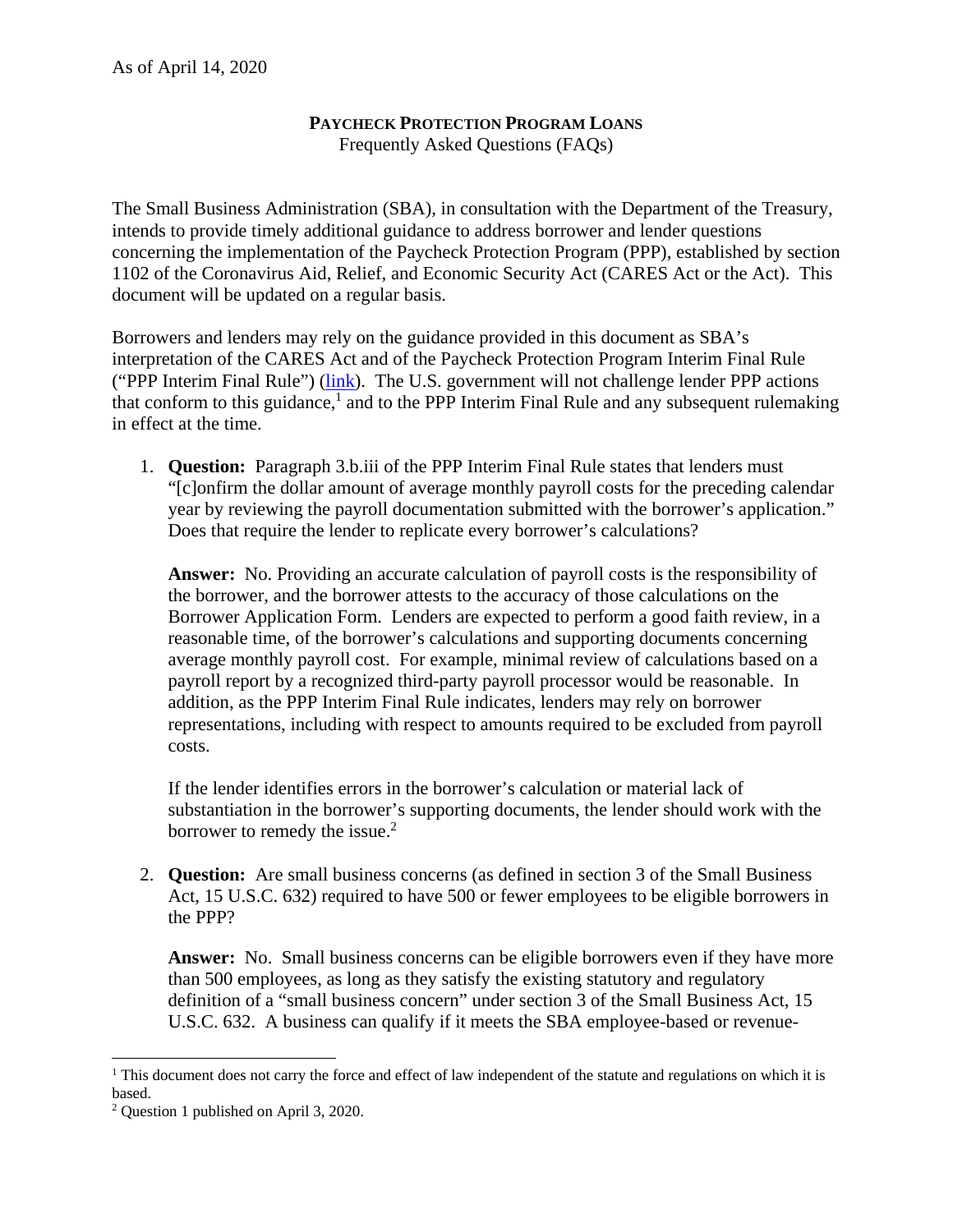based size standard corresponding to its primary industry. Go to www.sba.gov/size for the industry size standards.

Additionally, a business can qualify for the Paycheck Protection Program as a small business concern if it met both tests in SBA's "alternative size standard" as of March 27, 2020: (1) maximum tangible net worth of the business is not more than \$15 million; and (2) the average net income after Federal income taxes (excluding any carry-over losses) of the business for the two full fiscal years before the date of the application is not more than \$5 million.

A business that qualifies as a small business concern under section 3 of the Small Business Act, 15 U.S.C. 632, may truthfully attest to its eligibility for PPP loans on the Borrower Application Form, unless otherwise ineligible.

3. **Question:** Does my business have to qualify as a small business concern (as defined in section 3 of the Small Business Act, 15 U.S.C. 632) in order to participate in the PPP?

**Answer:** No. In addition to small business concerns, a business is eligible for a PPP loan if the business has 500 or fewer employees whose principal place of residence is in the United States, or the business meets the SBA employee-based size standards for the industry in which it operates (if applicable). Similarly, PPP loans are also available for qualifying tax-exempt nonprofit organizations described in section  $501(c)(3)$  of the Internal Revenue Code (IRC), tax-exempt veterans organization described in section  $501(c)(19)$  of the IRC, and Tribal business concerns described in section  $31(b)(2)(C)$  of the Small Business Act that have 500 or fewer employees whose principal place of residence is in the United States, or meet the SBA employee-based size standards for the industry in which they operate.

4. **Question:** Are lenders required to make an independent determination regarding applicability of affiliation rules under 13 C.F.R. 121.301(f) to borrowers?

**Answer:** No. It is the responsibility of the borrower to determine which entities (if any) are its affiliates and determine the employee headcount of the borrower and its affiliates. Lenders are permitted to rely on borrowers' certifications.

5. **Question:** Are borrowers required to apply SBA's affiliation rules under 13 C.F.R. 121.301(f)?

**Answer:** Yes. Borrowers must apply the affiliation rules set forth in SBA's Interim Final Rule on Affiliation. A borrower must certify on the Borrower Application Form that the borrower is eligible to receive a PPP loan, and that certification means that the borrower is a small business concern as defined in section 3 of the Small Business Act (15 U.S.C. 632), meets the applicable SBA employee-based or revenue-based size standard, or meets the tests in SBA's alternative size standard, after applying the affiliation rules, if applicable. SBA's existing affiliation exclusions apply to the PPP, including, for example the exclusions under 13 CFR 121.103(b)(2).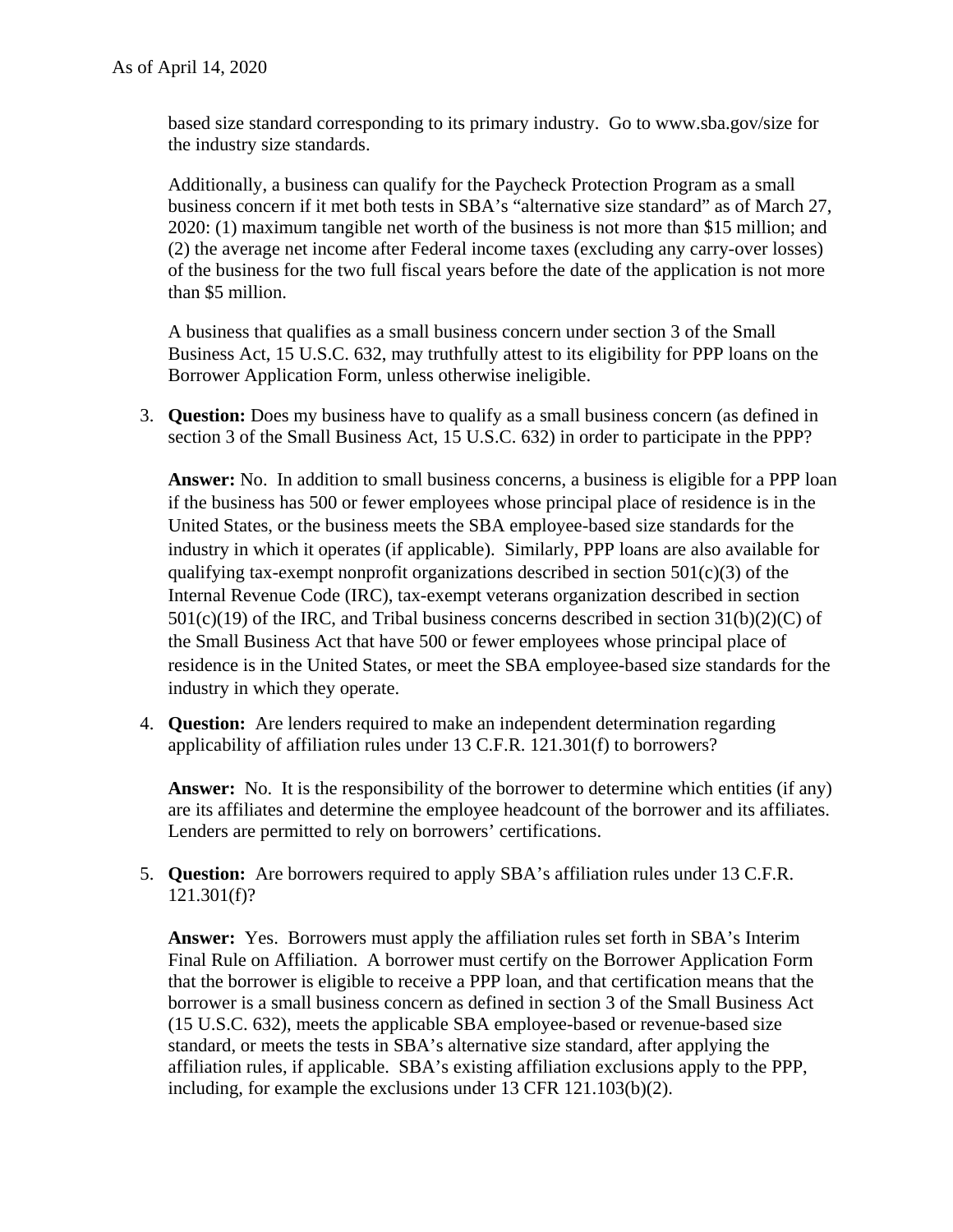6. **Question:** The affiliation rule based on ownership (13 C.F.R. 121.301(f)(1)) states that SBA will deem a minority shareholder in a business to control the business if the shareholder has the right to prevent a quorum or otherwise block action by the board of directors or shareholders. If a minority shareholder irrevocably gives up those rights, is it still considered to be an affiliate of the business?

**Answer:** No. If a minority shareholder in a business irrevocably waives or relinquishes any existing rights specified in 13 C.F.R.  $121.301(f)(1)$ , the minority shareholder would no longer be an affiliate of the business (assuming no other relationship that triggers the affiliation rules).

7. **Question:** The CARES Act excludes from the definition of payroll costs any employee compensation in excess of an annual salary of \$100,000. Does that exclusion apply to all employee benefits of monetary value?

**Answer:** No. The exclusion of compensation in excess of \$100,000 annually applies only to cash compensation, not to non-cash benefits, including:

- employer contributions to defined-benefit or defined-contribution retirement plans;
- payment for the provision of employee benefits consisting of group health care coverage, including insurance premiums; and
- payment of state and local taxes assessed on compensation of employees.
- 8. **Question:** Do PPP loans cover paid sick leave?

**Answer:** Yes. PPP loans covers payroll costs, including costs for employee vacation, parental, family, medical, and sick leave. However, the CARES Act excludes qualified sick and family leave wages for which a credit is allowed under sections 7001 and 7003 of the Families First Coronavirus Response Act (Public Law 116–127). Learn more about the Paid Sick Leave Refundable Credit here.

9. **Question:** My small business is a seasonal business whose activity increases from April to June. Considering activity from that period would be a more accurate reflection of my business's operations. However, my small business was not fully ramped up on February 15, 2020. Am I still eligible?

**Answer:** In evaluating a borrower's eligibility, a lender may consider whether a seasonal borrower was in operation on February 15, 2020 or for an 8-week period between February 15, 2019 and June 30, 2019.

10. **Question:** What if an eligible borrower contracts with a third-party payer such as a payroll provider or a Professional Employer Organization (PEO) to process payroll and report payroll taxes?

**Answer:** SBA recognizes that eligible borrowers that use PEOs or similar payroll providers are required under some state registration laws to report wage and other data on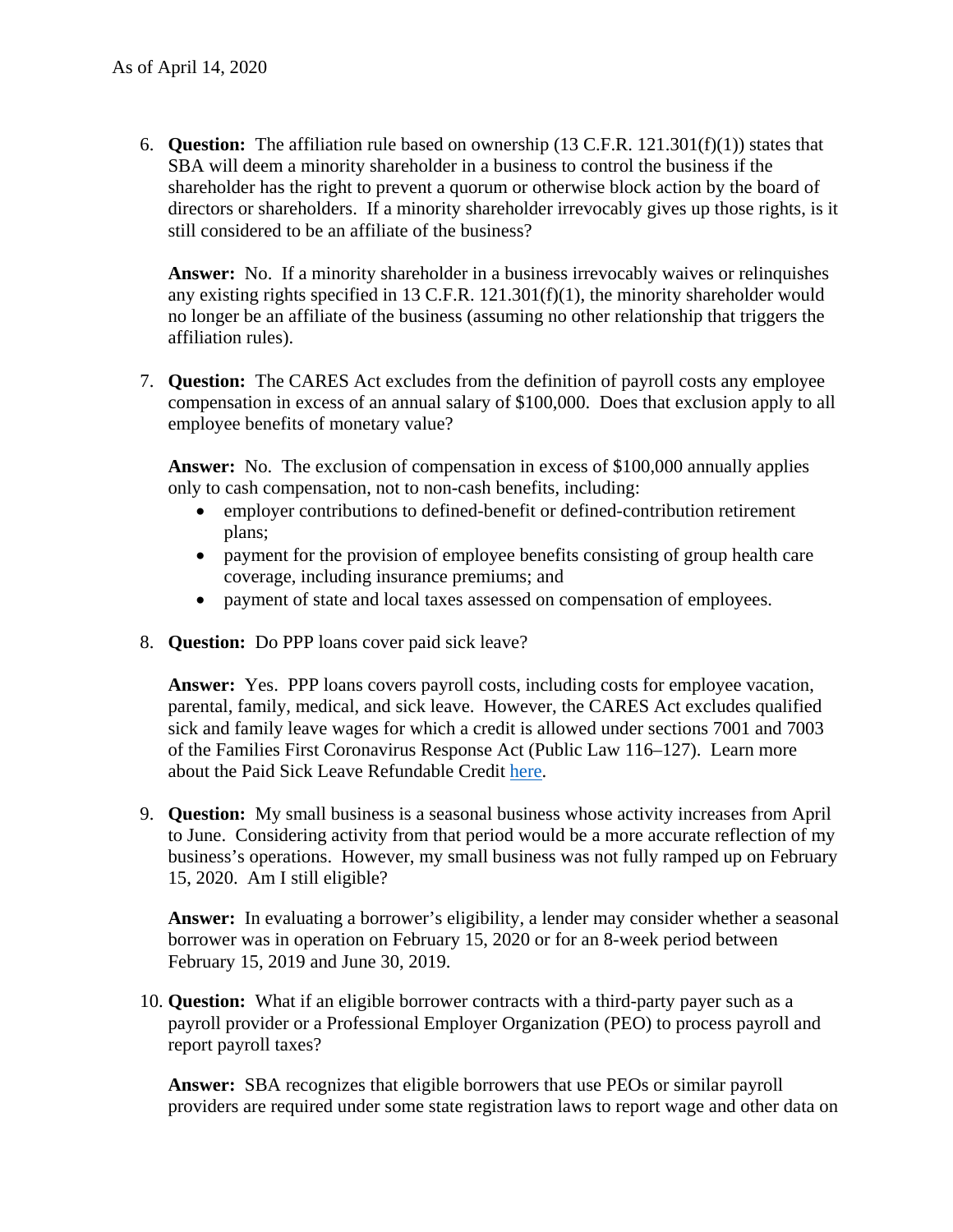the Employer Identification Number (EIN) of the PEO or other payroll provider. In these cases, payroll documentation provided by the payroll provider that indicates the amount of wages and payroll taxes reported to the IRS by the payroll provider for the borrower's employees will be considered acceptable PPP loan payroll documentation. Relevant information from a Schedule R (Form 941), Allocation Schedule for Aggregate Form 941 Filers, attached to the PEO's or other payroll provider's Form 941, Employer's Quarterly Federal Tax Return, should be used if it is available; otherwise, the eligible borrower should obtain a statement from the payroll provider documenting the amount of wages and payroll taxes. In addition, employees of the eligible borrower will not be considered employees of the eligible borrower's payroll provider or PEO.

11. **Question:** May lenders accept signatures from a single individual who is authorized to sign on behalf of the borrower?

**Answer:** Yes. However, the borrower should bear in mind that, as the Borrower Application Form indicates, only an authorized representative of the business seeking a loan may sign on behalf of the business. An individual's signature as an "Authorized Representative of Applicant" is a representation to the lender and to the U.S. government that the signer is authorized to make the certifications, including with respect to the applicant and each owner of 20% or more of the applicant's equity, contained in the Borrower Application Form. Lenders may rely on that representation and accept a single individual's signature on that basis.

12. **Question:** I need to request a loan to support my small business operations in light of current economic uncertainty. However, I pleaded guilty to a felony crime a very long time ago. Am I still eligible for the PPP?

**Answer:** Yes. Businesses are only ineligible if an owner of 20 percent or more of the equity of the applicant is presently incarcerated, on probation, on parole; subject to an indictment, criminal information, arraignment, or other means by which formal criminal charges are brought in any jurisdiction; or, within the last five years, for any felony, has been convicted; pleaded guilty; pleaded nolo contendere; been placed on pretrial diversion; or been placed on any form of parole or probation (including probation before judgment).

13. **Question:** Are lenders permitted to use their own online portals and an electronic form that they create to collect the same information and certifications as in the Borrower Application Form, in order to complete implementation of their online portals?

**Answer:** Yes. Lenders may use their own online systems and a form they establish that asks for the same information (using the same language) as the Borrower Application Form. Lenders are still required to send the data to SBA using SBA's interface.

14. **Question:** What time period should borrowers use to determine their number of employees and payroll costs to calculate their maximum loan amounts?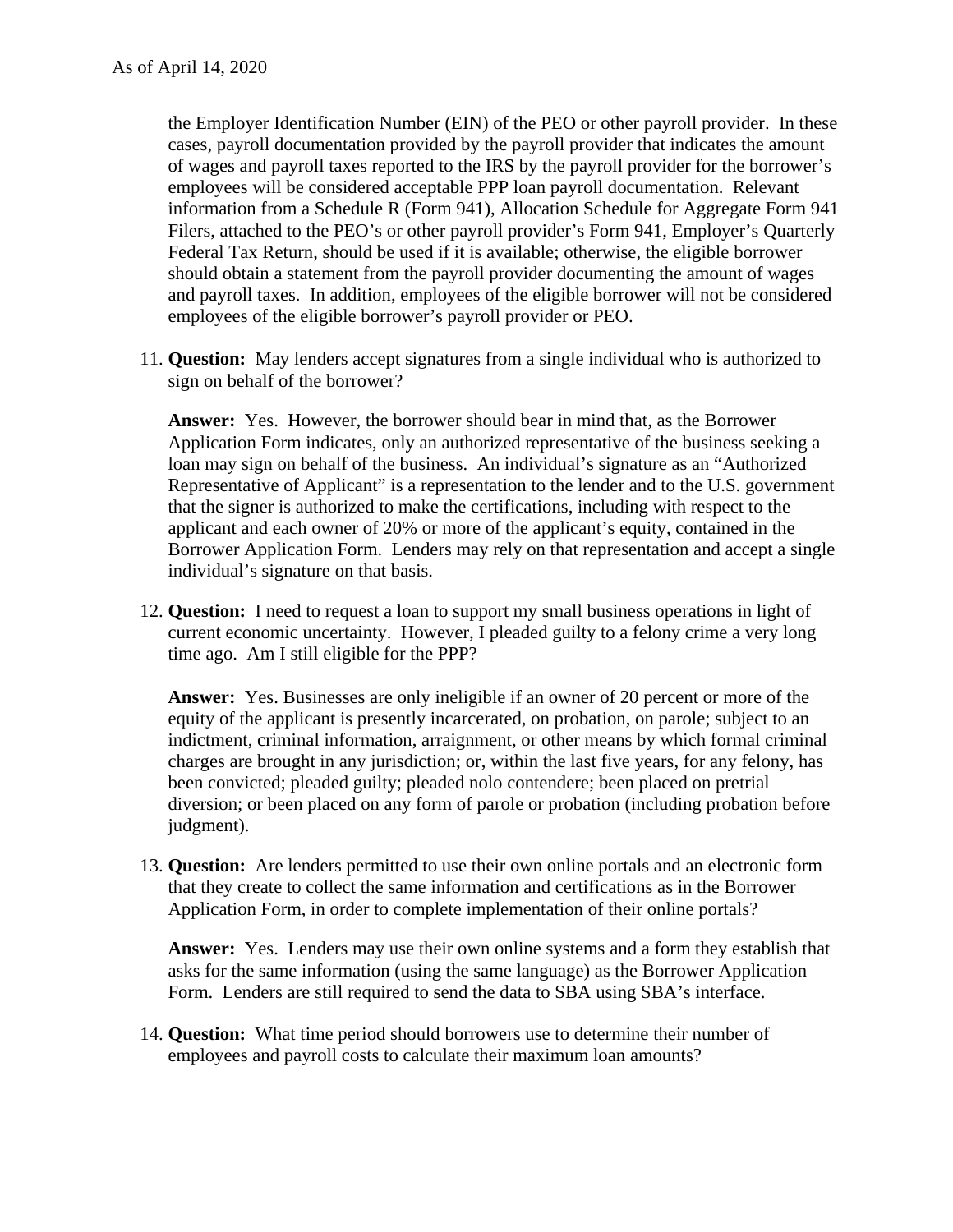**Answer:** In general, borrowers can calculate their aggregate payroll costs using data either from the previous 12 months or from calendar year 2019. For seasonal businesses, the applicant may use average monthly payroll for the period between February 15, 2019, or March 1, 2019, and June 30, 2019. An applicant that was not in business from February 15, 2019 to June 30, 2019 may use the average monthly payroll costs for the period January 1, 2020 through February 29, 2020.

Borrowers may use their average employment over the same time periods to determine their number of employees, for the purposes of applying an employee-based size standard. Alternatively, borrowers may elect to use SBA's usual calculation: the average number of employees per pay period in the 12 completed calendar months prior to the date of the loan application (or the average number of employees for each of the pay periods that the business has been operational, if it has not been operational for 12 months).

15. **Question:** Should payments that an eligible borrower made to an independent contractor or sole proprietor be included in calculations of the eligible borrower's payroll costs?

**Answer:** No. Any amounts that an eligible borrower has paid to an independent contractor or sole proprietor should be excluded from the eligible business's payroll costs. However, an independent contractor or sole proprietor will itself be eligible for a loan under the PPP, if it satisfies the applicable requirements.

16. **Question:** How should a borrower account for federal taxes when determining its payroll costs for purposes of the maximum loan amount, allowable uses of a PPP loan, and the amount of a loan that may be forgiven?

**Answer:** Under the Act, payroll costs are calculated on a gross basis without regard to (i.e., not including subtractions or additions based on) federal taxes imposed or withheld, such as the employee's and employer's share of Federal Insurance Contributions Act (FICA) and income taxes required to be withheld from employees. As a result, payroll costs are not reduced by taxes imposed on an employee and required to be withheld by the employer, but payroll costs do not include the employer's share of payroll tax. For example, an employee who earned \$4,000 per month in gross wages, from which \$500 in federal taxes was withheld, would count as \$4,000 in payroll costs. The employee would receive \$3,500, and \$500 would be paid to the federal government. However, the employer-side federal payroll taxes imposed on the \$4,000 in wages are excluded from payroll costs under the statute.<sup>3</sup>

<sup>&</sup>lt;sup>3</sup> The definition of "payroll costs" in the CARES Act, 15 U.S.C.  $636(a)(36)(A)(viii)$ , excludes "taxes imposed or withheld under chapters 21, 22, or 24 of the Internal Revenue Code of 1986 during the covered period," defined as February 15, 2020, to June 30, 2020. As described above, the SBA interprets this statutory exclusion to mean that payroll costs are calculated on a gross basis, without subtracting federal taxes that are imposed on the employee or withheld from employee wages. Unlike employer-side payroll taxes, such employee-side taxes are ordinarily expressed as a reduction in employee take-home pay; their exclusion from the definition of payroll costs means payroll costs should not be reduced based on taxes imposed on the employee or withheld from employee wages. This interpretation is consistent with the text of the statute and advances the legislative purpose of ensuring workers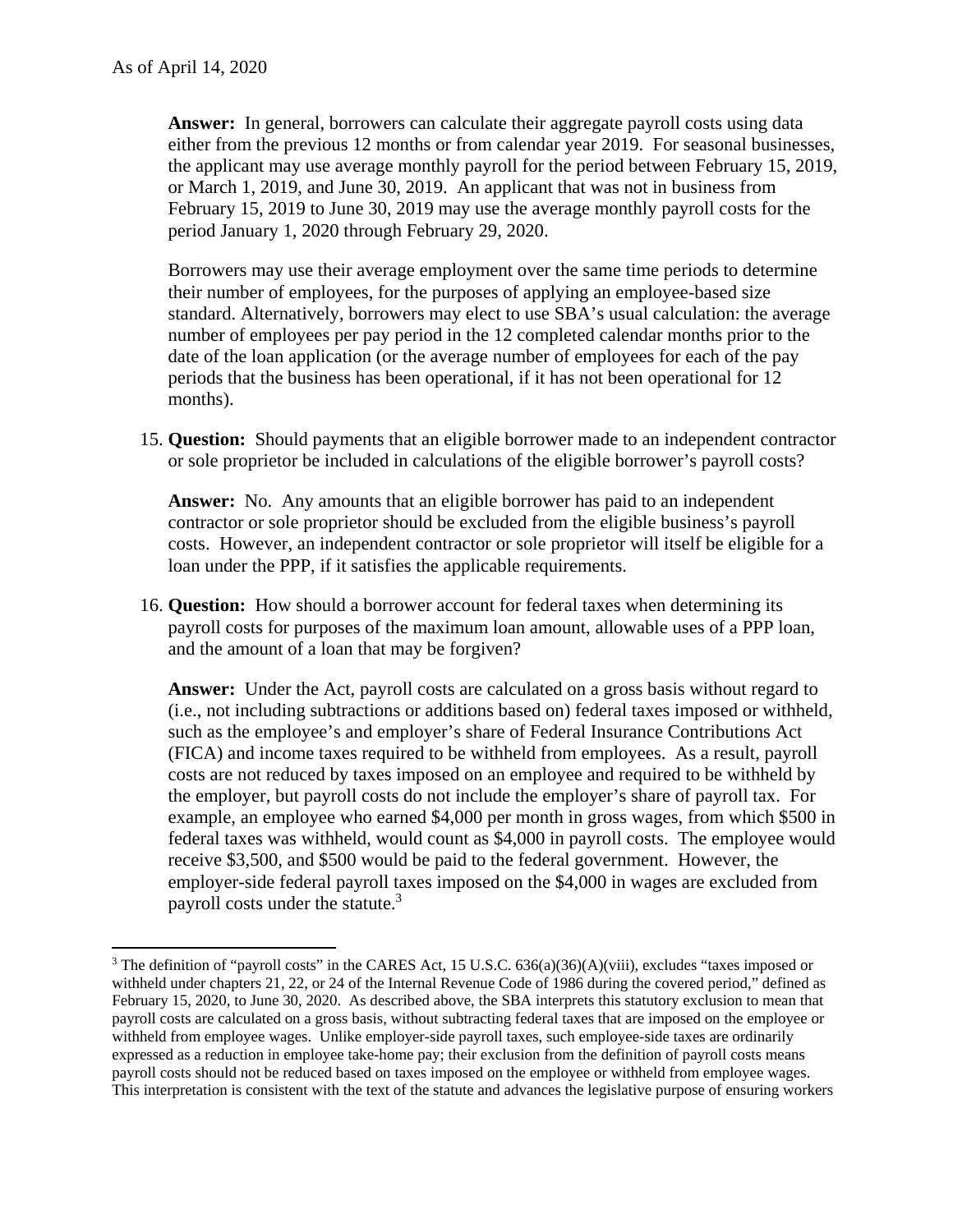17. **Question:** I filed or approved a loan application based on the version of the PPP Interim Final Rule published on April 2, 2020. Do I need to take any action based on the updated guidance in these FAQs?

**Answer:** No. Borrowers and lenders may rely on the laws, rules, and guidance available at the time of the relevant application. However, borrowers whose previously submitted loan applications have not yet been processed may revise their applications based on clarifications reflected in these FAQs.

18. **Question:** Are PPP loans for existing customers considered new accounts for FinCEN Rule CDD purposes? Are lenders required to collect, certify, or verify beneficial ownership information in accordance with the rule requirements for existing customers?

**Answer:** If the PPP loan is being made to an existing customer and the necessary information was previously verified, you do not need to re-verify the information.

Furthermore, if federally insured depository institutions and federally insured credit unions eligible to participate in the PPP program have not yet collected beneficial ownership information on existing customers, such institutions do not need to collect and verify beneficial ownership information for those customers applying for new PPP loans, unless otherwise indicated by the lender's risk-based approach to BSA compliance.<sup>4</sup>

19. **Question:** Do lenders have to use a promissory note provided by SBA or may they use their own?

**Answer:** Lenders may use their own promissory note or an SBA form of promissory note.

20. **Question:** The amount of forgiveness of a PPP loan depends on the borrower's payroll costs over an eight-week period; when does that eight-week period begin?

**Answer:** The eight-week period begins on the date the lender makes the first disbursement of the PPP loan to the borrower. The lender must make the first disbursement of the loan no later than ten calendar days from the date of loan approval.<sup>5</sup>

21. **Question:** Do lenders need a separate SBA Authorization document to issue PPP loans?

**Answer:** No. A lender does not need a separate SBA Authorization for SBA to guarantee a PPP loan. However, lenders must have executed SBA Form 2484 (the

remain paid and employed. Further, because the reference period for determining a borrower's maximum loan amount will largely or entirely precede the period from February 15, 2020, to June 30, 2020, and the period during which borrowers will be subject to the restrictions on allowable uses of the loans may extend beyond that period, for purposes of the determination of allowable uses of loans and the amount of loan forgiveness, this statutory exclusion will apply with respect to such taxes imposed or withheld at any time, not only during such period.

 $4$  Ouestions 2 – 18 published April 6, 2020.

 $5$  Questions  $19 - 20$  published April 8, 2020.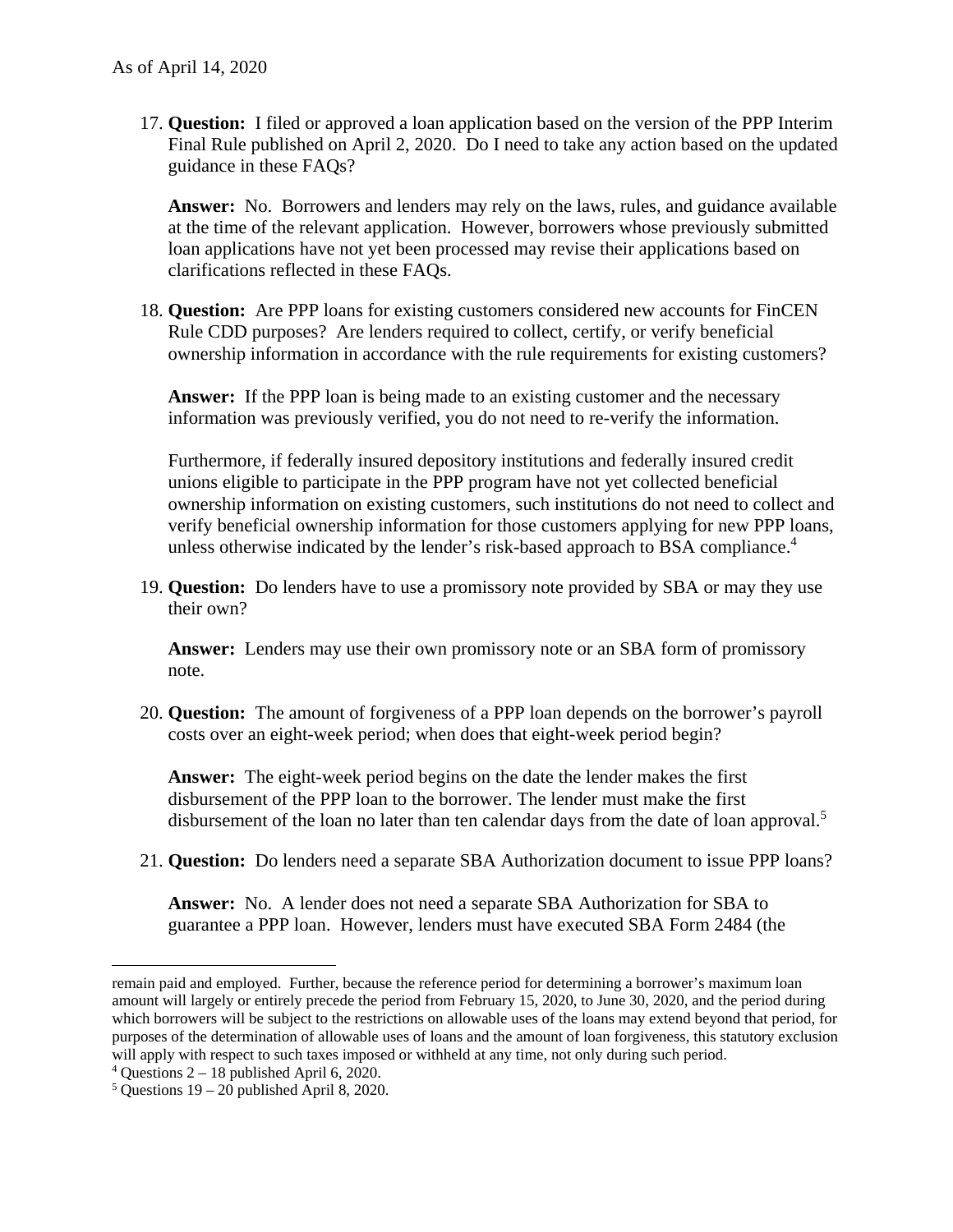Lender Application Form for the Paycheck Protection Program)<sup>6</sup> to issue PPP loans and receive a loan number for each originated PPP loan. Lenders may include in their promissory notes for PPP loans any terms and conditions, including relating to amortization and disclosure, that are not inconsistent with Sections 1102 and 1106 of the CARES Act, the PPP Interim Final Rule and guidance, and SBA Form 2484.

22. **Question:** I am a non-bank lender that meets all applicable criteria of the PPP Interim Final Rule. Will I be automatically enrolled as a PPP lender? What criteria will SBA and the Treasury Department use to assess whether to approve my application to participate as a PPP lender?

Answer: We encourage lenders that are not currently 7(a) lenders to apply in order to increase the scope of PPP lending options and the speed with which PPP loans can be disbursed to help small businesses across America. We recognize that financial technology solutions can promote efficiency and financial inclusion in implementing the PPP. Applicants should submit SBA Form 3507 and the relevant attachments to NFRLApplicationForPPP@sba.gov. Submission of the SBA Form 3507 does not result in automatic enrollment in the PPP. SBA and the Treasury Department will evaluate each application from a non-bank or non-insured depository institution lender and determine whether the applicant has the necessary qualifications to process, close, disburse, and service PPP loans made with SBA's guarantee. SBA may request additional information from the applicant before making a determination.

23. **Question:** How do the \$10 million cap and affiliation rules work for franchises?

**Answer:** If a franchise brand is listed on the SBA Franchise Directory, each of its franchisees that meets the applicable size standard can apply for a PPP loan. (The franchisor does not apply on behalf of its franchisees.) The \$10 million cap on PPP loans is a limit per franchisee entity, and each franchisee is limited to one PPP loan.

Franchise brands that have been denied listing on the Directory because of affiliation between franchisor and franchisee may request listing to receive PPP loans. SBA will not apply affiliation rules to a franchise brand requesting listing on the Directory to participate in the PPP, but SBA will confirm that the brand is otherwise eligible for listing on the Directory.

24. **Question:** How do the \$10 million cap and affiliation rules work for hotels and restaurants (and any business assigned a North American Industry Classification System (NAICS) code beginning with 72)?

**Answer:** Under the CARES Act, any single business entity that is assigned a NAICS code beginning with 72 (including hotels and restaurants) and that employs not more than 500 employees per physical location is eligible to receive a PPP loan.

<sup>&</sup>lt;sup>6</sup> This requirement is satisfied by a lender when the lender completes the process of submitting a loan through the e-TRANS system; no transmission or retention of a physical copy of Form 2484 is required.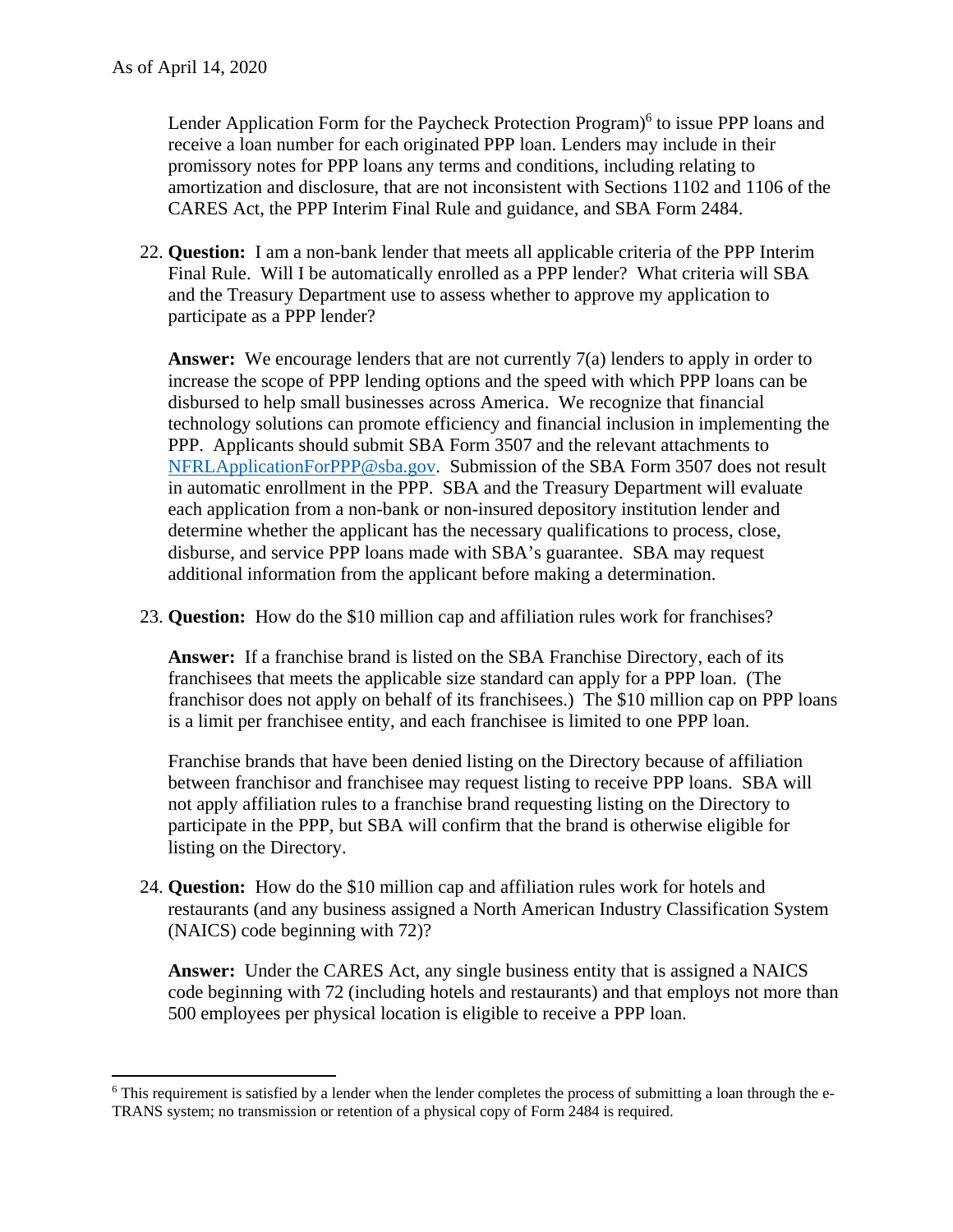In addition, SBA's affiliation rules (13 CFR 121.103 and 13 CFR 121.301) do not apply to any business entity that is assigned a NAICS code beginning with 72 and that employs not more than a total of 500 employees. As a result, if each hotel or restaurant location owned by a parent business is a separate legal business entity, each hotel or restaurant location that employs not more than 500 employees is permitted to apply for a separate PPP loan provided it uses its unique EIN.

The \$10 million maximum loan amount limitation applies to each eligible business entity, because individual business entities cannot apply for more than one loan. The following examples illustrate how these principles apply.

Example 1. Company X directly owns multiple restaurants and has no affiliates.

 Company X may apply for a PPP loan if it employs 500 or fewer employees per location (including at its headquarters), even if the total number of employees employed across all locations is over 500.

Example 2. Company X wholly owns Company Y and Company Z (as a result, Companies X, Y, and Z are all affiliates of one another). Company Y and Company Z each own a single restaurant with 500 or fewer employees.

• Company Y and Company Z can each apply for a separate PPP loan, because each has 500 or fewer employees. The affiliation rules do not apply, because Company Y and Company Z each has 500 or fewer employees and is in the food services business (with a NAICS code beginning with 72).

Example 3. Company X wholly owns Company Y and Company Z (as a result, Companies X, Y, and Z are all affiliates of one another). Company Y owns a restaurant with 400 employees. Company  $Z$  is a construction company with 400 employees.

- Company Y is eligible for a PPP loan because it has 500 or fewer employees. The affiliation rules do not apply to Company Y, because it has 500 or fewer employees and is in the food services business (with a NAICS code beginning with 72).
- The waiver of the affiliation rules does not apply to Company Z, because Company Z is in the construction industry. Under SBA's affiliation rules, 13 CFR 121.301(f)(1) and (3), Company Y and Company Z are affiliates of one another because they are under the common control of Company X, which wholly owns both companies. This means that the size of Company Z is determined by adding its employees to those of Companies X and Y. Therefore, Company Z is deemed to have more than 500 employees, together with its affiliates. However, Company Z may be eligible to receive a PPP loan as a small business concern if it, together with Companies X and Y, meets SBA's other applicable size standards," as explained in FAQ #2.
- 25. **Question:** Does the information lenders are required to collect from PPP applicants regarding every owner who has a 20% or greater ownership stake in the applicant business (i.e., owner name, title, ownership %, TIN, and address) satisfy a lender's obligation to collect beneficial ownership information (which has a 25% ownership threshold) under the Bank Secrecy Act?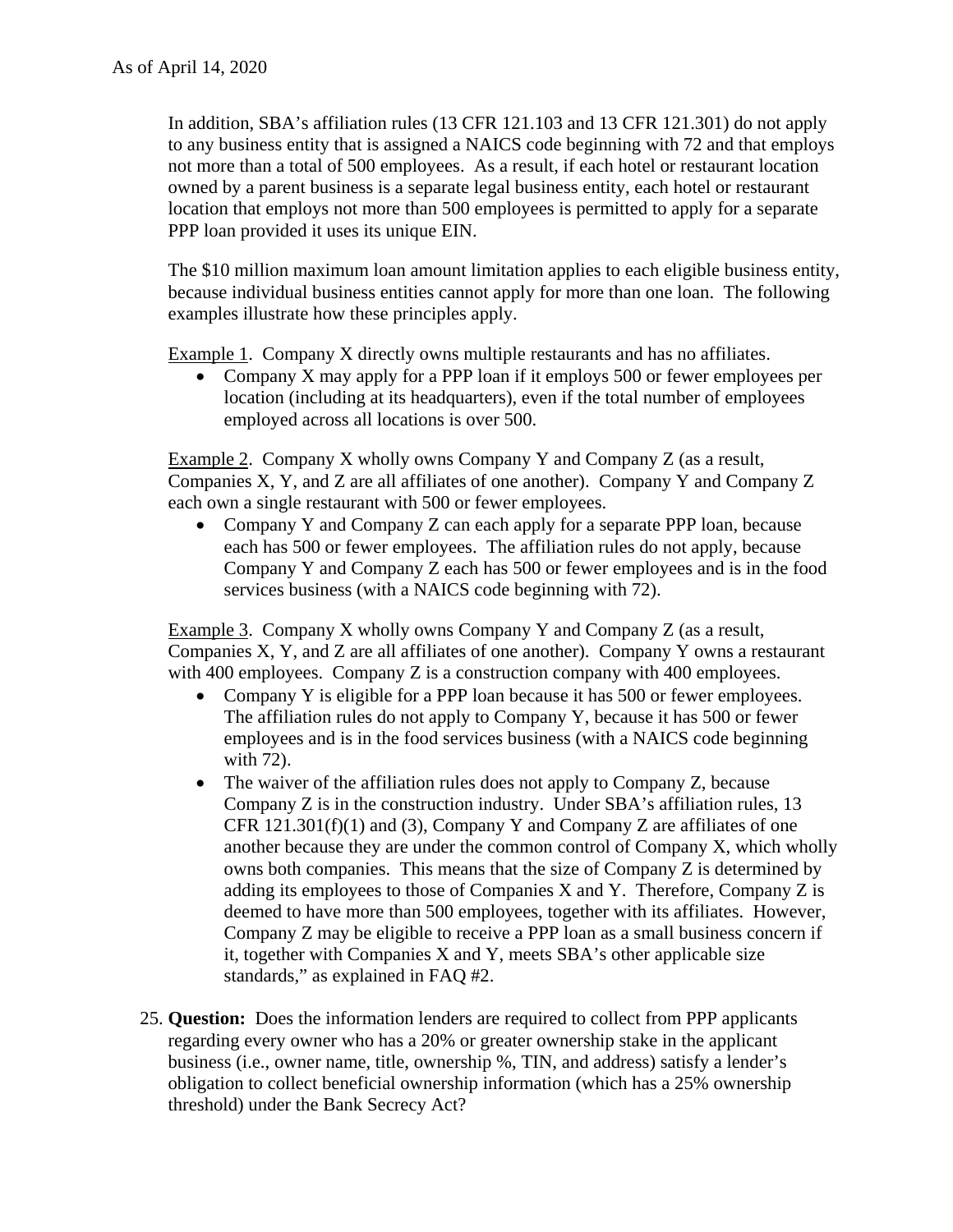## **Answer:**

For lenders with existing customers: With respect to collecting beneficial ownership information for owners holding a 20% or greater ownership interest, if the PPP loan is being made to an existing customer and the lender previously verified the necessary information, the lender does not need to re-verify the information. Furthermore, if federally insured depository institutions and federally insured credit unions eligible to participate in the PPP program have not yet collected such beneficial ownership information on existing customers, such institutions do not need to collect and verify beneficial ownership information for those customers applying for new PPP loans, unless otherwise indicated by the lender's risk-based approach to Bank Secrecy Act (BSA) compliance.

For lenders with new customers: For new customers, the lender's collection of the following information from all natural persons with a 20% or greater ownership stake in the applicant business will be deemed to satisfy applicable BSA requirements and FinCEN regulations governing the collection of beneficial ownership information: owner name, title, ownership %, TIN, address, and date of birth. If any ownership interest of 20% or greater in the applicant business belongs to a business or other legal entity, lenders will need to collect appropriate beneficial ownership information for that entity. If you have questions about requirements related to beneficial ownership, go to https://www.fincen.gov/resources/statutes-and-regulations/cdd-final-rule. Decisions regarding further verification of beneficial ownership information collected from new customers should be made pursuant to the lender's risk-based approach to BSA compliance.<sup>7</sup>

26. **Question:** SBA regulations require approval by SBA's Standards of Conduct Committee (SCC) for SBA Assistance, other than disaster assistance, to an entity, if its sole proprietor, partner, officer, director, or stockholder with a 10 percent or more interest is: a current SBA employee; a Member of Congress; an appointed official or employee of the legislative or judicial branch; a member or employee of an SBA Advisory Council or SCORE volunteer; or a household member of any of the preceding individuals. Do these entities need the approval of the SCC in order to be eligible for a PPP loan?

**Answer:** The SCC has authorized a blanket approval for PPP loans to such entities so that further action by the SCC is not necessary in the PPP program.

27. **Question:** SBA regulations require a written statement of no objection by the pertinent Department or military service before it provides any SBA Assistance, other than disaster loans, to an entity, if its sole proprietor, partner, officer, director, or stockholder with a 10 percent or more interest, or if a household member of any of the preceding individuals, is an employee of another Government Department or Agency having a grade of at least GS-13 or its equivalent. Does this requirement apply to PPP loans?

  $7$  Questions  $21 - 25$  published April 13, 2020.